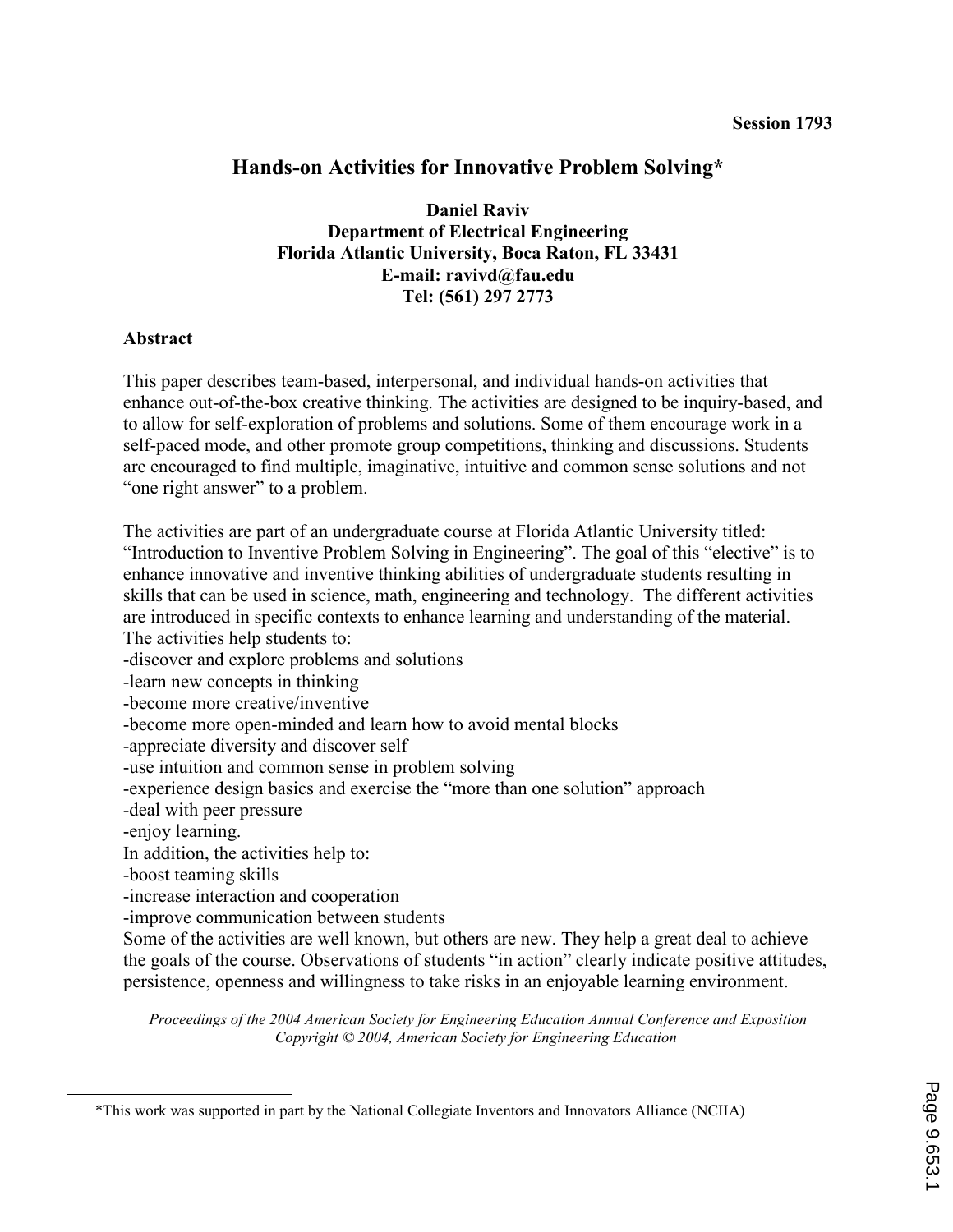### 1. Introduction

This paper shares some individual and group activities that have been used to enhance innovative thinking skills of undergraduate students in a 3-credit "elective" course at FAU titled "Introduction to Inventive Problem Solving in Engineering". They include 3-D mechanical puzzles, games, brain-teasers, LEGO<sup>®</sup> Mindstorms competitions, and design projects. These activities allow for self-paced, semi-guided exploration, and lead to out-of-thebox thinking, imagination, intuition, common sense, and teamwork. (For class syllabus, please refer to http://www.ee.fau.edu/faculty/raviv/EGN4040\_SP2003\_Syllabus.htm.)

The activities help the students understand concepts of the Eight-Dimensional Methodology for Innovative Problem Solving<sup>6,7</sup> that has been developed and taught by the author at FAU. It is a systematic and unified approach that stimulates innovation by effectively using "both sides" of the brain. It builds on comprehensive problem solving knowledge gathered from industry, business, marketing, math, science, engineering, technology, and daily life, and helps to quickly generate many unique "out-of-the-box" unexpected and high-quality solutions. The dimensions, namely Uniqueness, Dimensionality, Directionality, Consolidation, Segmentation, Modification, Similarity, and Experimentation provide problem solvers of different professions with new insights and thinking strategies to solve day-to-day problems that they face in the workplace.

The next section is divided into 12 subsections that explain the different goals of the activities followed by specific examples. Note that some activities may "belong" to more than one category, especially those that involve teaming and communication.

## 2. The activities

### A) Activities for stimulating the mind; discovering and exploring problems and solutions; learning new concepts in thinking

3D Puzzles. Almost every class starts with solving 3-D mechanical puzzles. The purpose of this 5-minute activity is to stimulate the students' minds and to help introduce an upcoming concept in problem solving. A few times per semester the students meet in a laboratory with more than 250 different 3-D puzzles where they simply play. In a way it is a "playground for the mind" where they explore problems and solutions at their own pace. An example for a book from which puzzles may be designed and built is $^{8}$ . Puzzlebusters<sup>1</sup> and brainteasers are part of their homework assignments.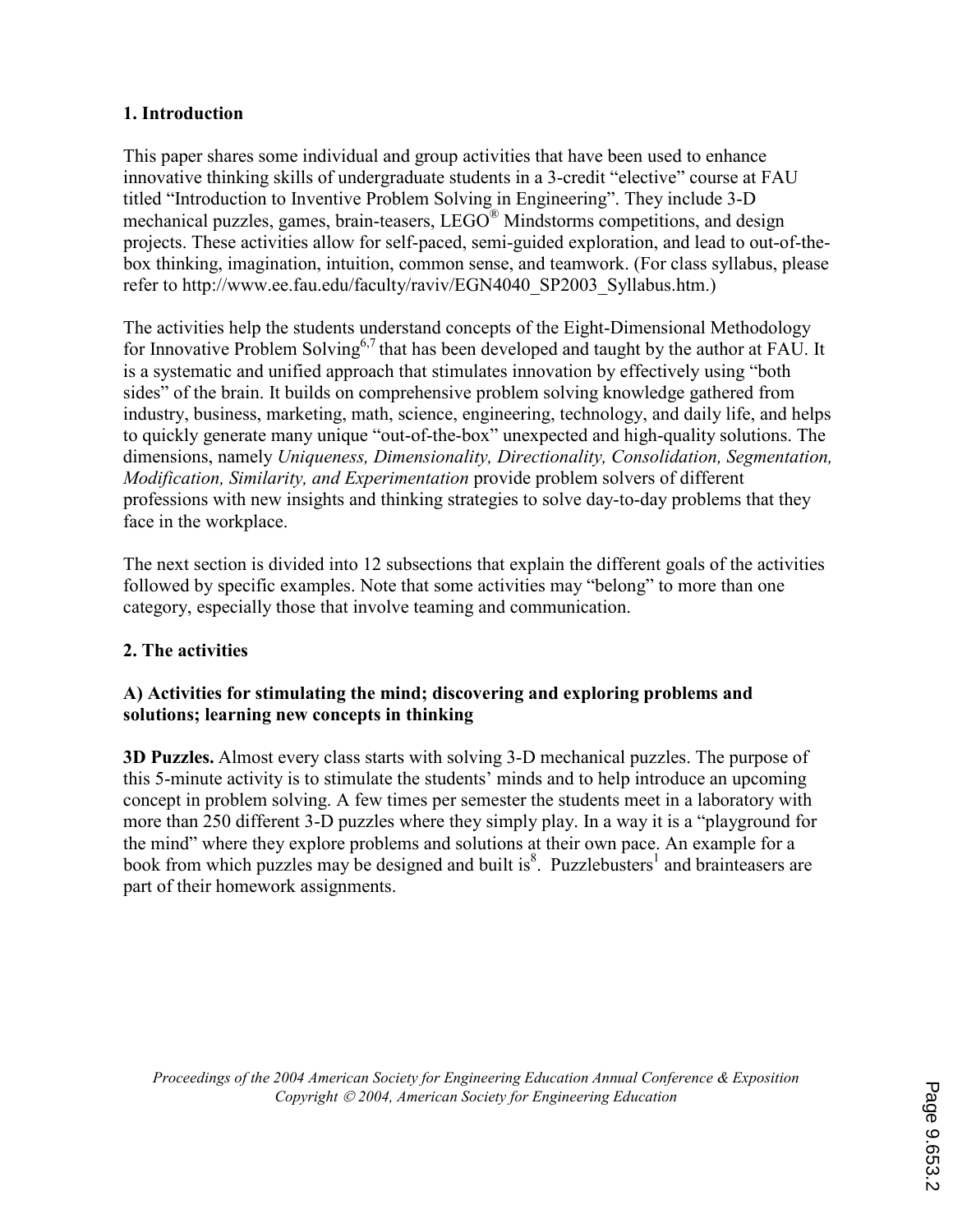

Figure 1: 3-D mechanical puzzle

What bothers you? This is an exercise that helps students think about problems. The instructor asks them to simply write down answers to the "what bothers you?" question, i.e., find problems that require solutions. This activity leads to a long list of problems that later can be redefined and solved. An example that I give the students on "what bothers me" is what I call the "speed bumps problem". Every working day I experience at least 14 speed bumps on my way to and from work, and feel that there is a "problem".

In a multi-group brainstorming session students are asked to identify/clarify/define (not to solve yet) the "**Speed Bump Problem**." In a typical session they find more that 20 problems that are related or caused by speed bumps. The following is a "sample" categorized list of student responses.

Driving/Traffic:

Cause Traffic Jams/ backups Slow-down traffic Cause tailgate and other accidents Cars drive in bike-lanes to avoid them

Not convenient for bicycles

Driver:

Sometimes invisible/ confusing (weather conditions, reflections) May surprise drivers Annoying and frustrating Bad for the body Tall drivers may hit their heads Blind on-coming traffic (at night) Cause drink spills Reward fast drivers (cars with excellent shock-absorbers are not affected much at high speeds)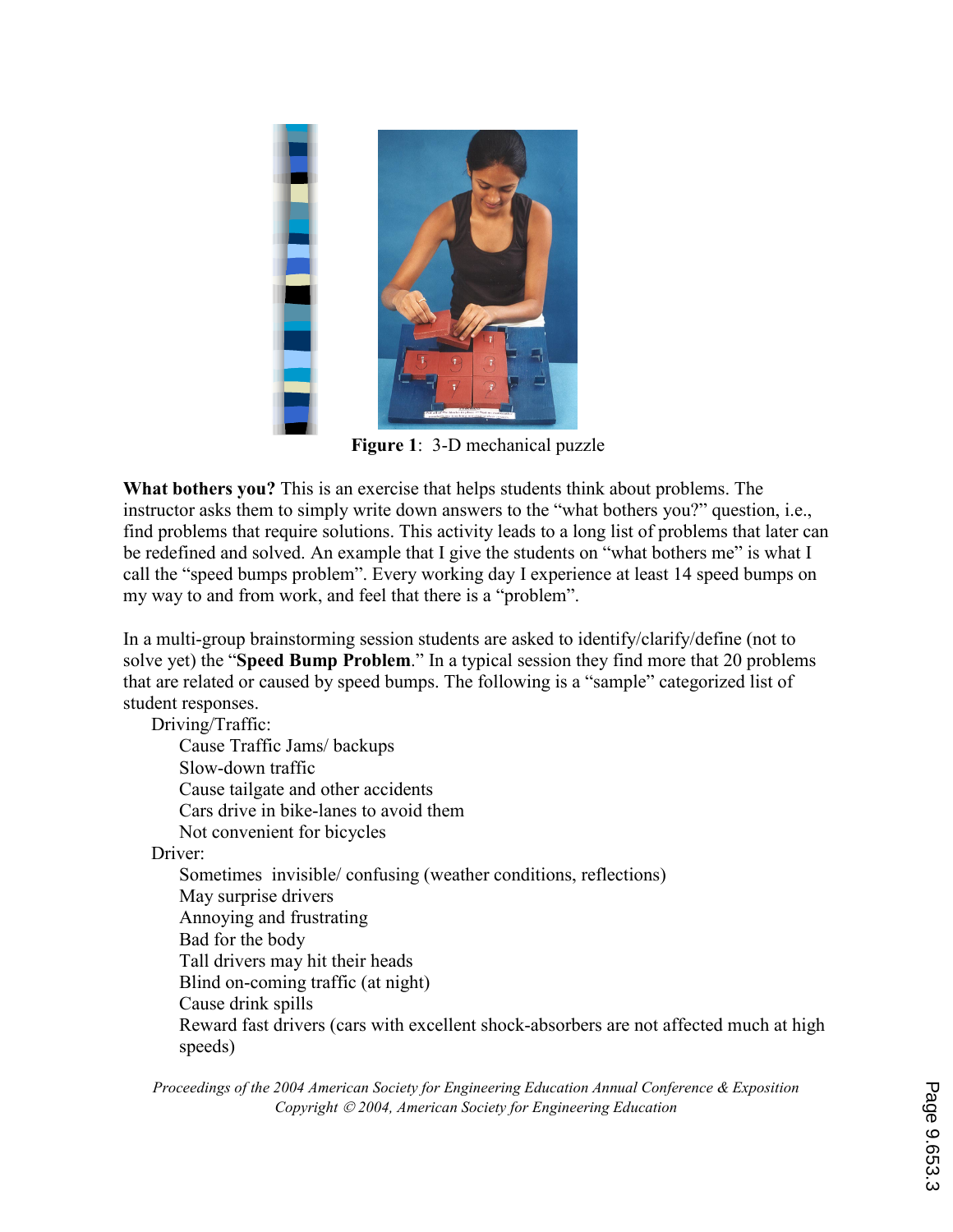Punish slow drivers (they still have to feel the bumps) Cost: May be too expensive to build/maintain Causes traffic delays when built/ maintained Environment: More noise and pollution due to deceleration/ acceleration Animals may not like the noise made by decelerating/accelerating cars Car damage: Cause CD to skip; damage fragile items Damage suspension/ bottom of car/ alignment Wear brakes/ clutch Emergency: Slow down ambulances/ fire trucks May injure patients inside ambulances Law enforcement: Slow them down in emergency situations Less tickets given out (... a "good problem" for drivers)

This particular exercise only defines the problem. In some classes, student teams were asked to find solutions to the speed bumps problem, choose one solution, build, test and demonstrate it.

Another example that I share with the students is when I try to get into my car in a rainy day, I get wet despite the fact that I have an umbrella. It happens at the time when the car door is open and the umbrella needs to be folded and put in the car.

Measure the height of a building. Students are given a 12" ruler, 8"x8" mirror, paper, and a pencil. Their task is to explore ways to measure an unreachable height in a building. This team-based activity takes about 15 minutes, and helps students find solutions for ordinary problems in not-so-ordinary ways. Groups include 2-3 students.

### B) Activities for learning new concepts in thinking

The following activities help to understand the so-called "out-of-the-box" concept and to get into "unexpected thinking" mode.

Use 6 popsicle sticks to make 4 equilateral triangles. To teach the eight-dimensional methodology we use many hands-on activities. For example, the concept of solving problems by adding a dimension is illustrated using a well known problem: use 6 popsicle sticks to make 4 equilateral triangles. Students discover that by looking for a 3-D solution, the problem can be easily solved by constructing a pyramid<sup>4</sup>.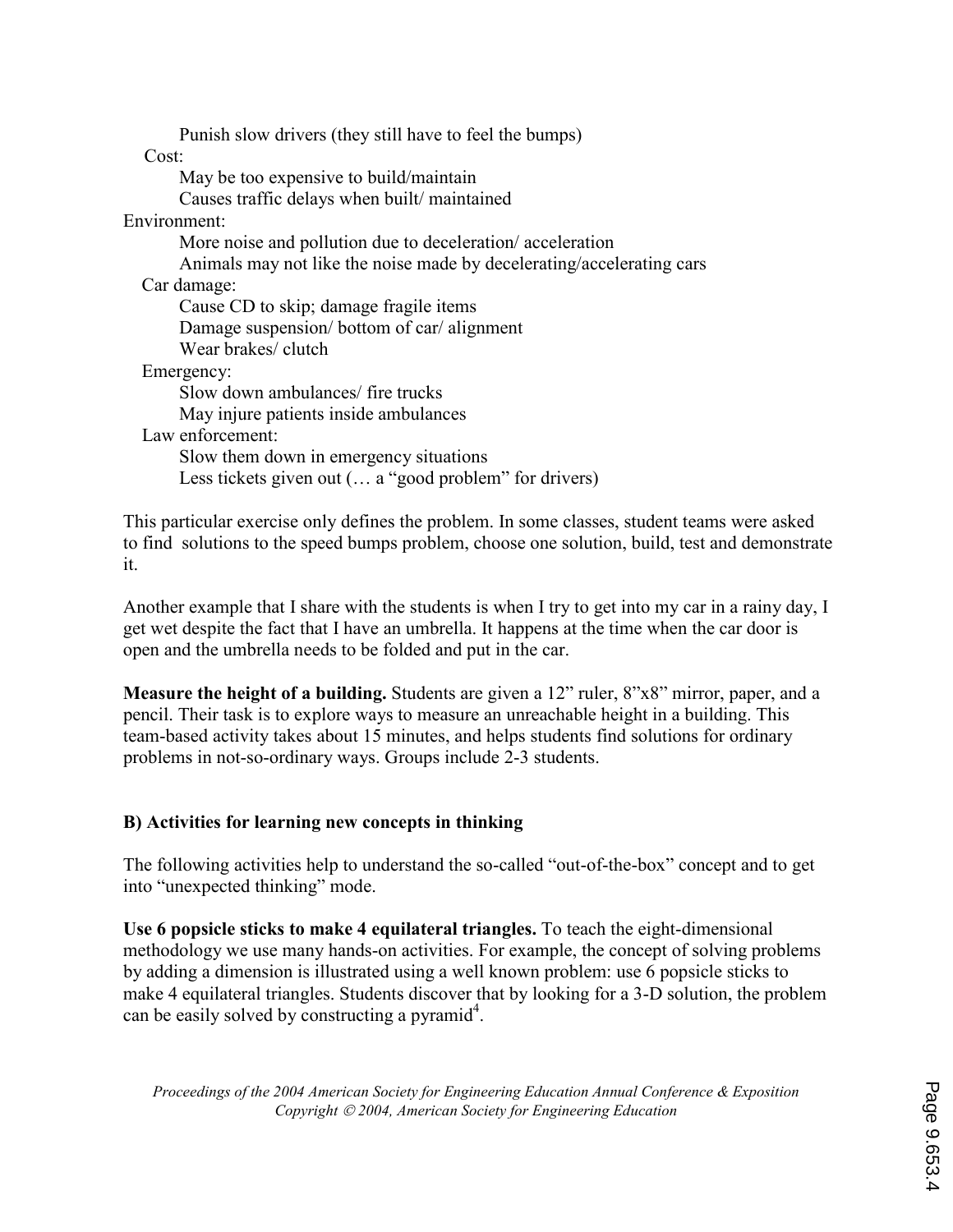The nine-dot problem. The well known "nine dots" problem $3$  is used to explore unexpected "out-of-the-box" solutions to a problem. In this problem the students are asked to first connect the three rows of three dots in each row with five connected straight lines, then with four, then with three, and finally with one. Folding the paper (adding a dimension) provides multiple solutions to the last part of the problem.

Problems with little or no data or information. These kind of problems help introduce the "no right answer" to a problem. For example, students are shown the following 5 numbers: 2, 3, 5, 10, 24 and asked to use all the five numbers and any mathematical operations that they choose to make up the number 120. The problem has many solutions, for example: (10-  $(5)*24/(3-2)=120$ , or  $(10-5)^{(3-2)}*24=120$ .

Solutions of many problems depend on initial assumptions made by the students. For example, the group-based problem: "Estimate the number of dentists in Los Angeles, California" leads students to generate their own estimated-data for the problem.

# C) An activity for thinking logically and strategically

Quarto. One of the greatest two-player logic games is quarto. It has a 4x4 board and 16 different pieces. Each piece has a square or circular horizontal section, is tall or short, has either dark or light color, and is solid or has a hole in it (total of 2\*2\*2\*2=16 combinations for pieces). Players take turns and hand to their opponent one piece at a time to be placed on an empty board square. The first player to line up four pieces that share the same feature, horizontally, vertically or diagonally, is the winner. (Feature is one of the following: tall, short, dark, light, square, circular, hole, no-hole.)

## D) Activities for enhancing imagination and becoming more creative/inventive

What is it? Students are shown an invention, and asked to "figure out" what it is. For example:



Figure 2: Imagination exercise: mouse trap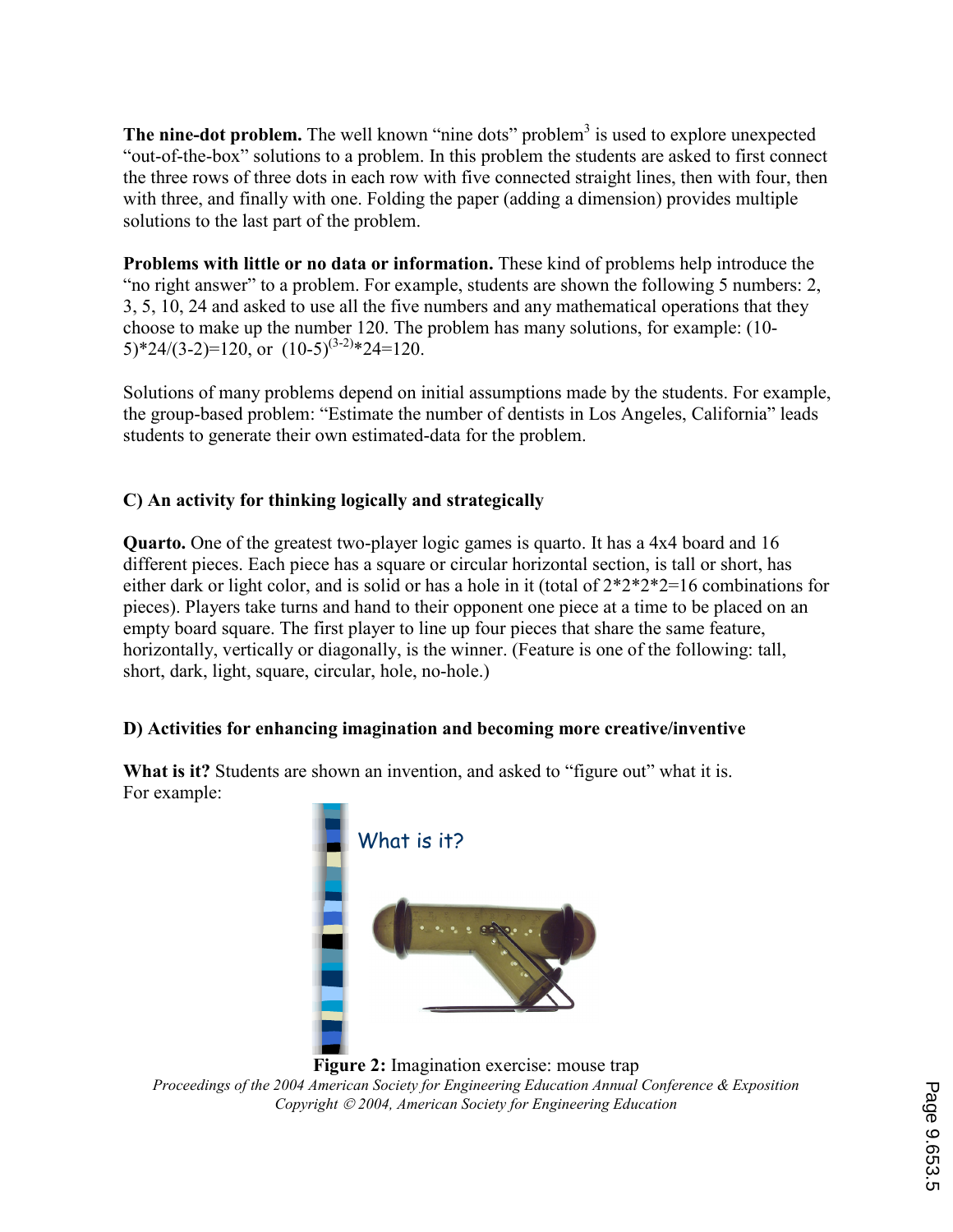After a few minutes of guessing and discussing (usually with some hints) they discover that it is a mousetrap. The following is the patent abstract of "Mousetrap for catching mice live."<sup>10</sup>:

A "Y" shaped mousetrap lures a mouse into an open end of the "Y" by means of smelly bait located at a closed end of the bottom of the "Y". The "Y" is pivotally supported horizontally by a stand. As the mouse walks past the pivot point, a ping pong ball rolls from the opposite short "Y" tube member and down to the entrance of the open ended tube member. The mouse is trapped alive and can be drowned by immersing the mousetrap.

Darwin's approach. After a class discussion regarding the effect of changes in technology and environment on humans in the past decades, students are asked to draw a next generation of the human being as they perceive it. This drawing exercise usually results in drawings of strange-looking computerized robot-like people with huge air-filter-like nose. In addition to enhancing thinking and imagination, this exercise helps to reduce the "I am not an artist" attitude of many students, since they have been specifically instructed not to write their names, and not to limit their imagination.

What can you do with coat hanger? Students are shown a coat hanger and asked to individually list different possible uses. They are given the freedom to use any material, size or shape of a hanger; they may imagine cutting it, shrinking it, using many of them, etc. Amazingly, in a short period of time each student writes many ideas. The students take turns to mention their ideas. Usually one idea mentioned by each student is suitable time-wise and fun-wise to complete the exercise.

(The coat hanger may be substituted with any other basic familiar object such as a book or a mailbox.)



Figure 3: Multiple solution question: what can you do with a coat hanger?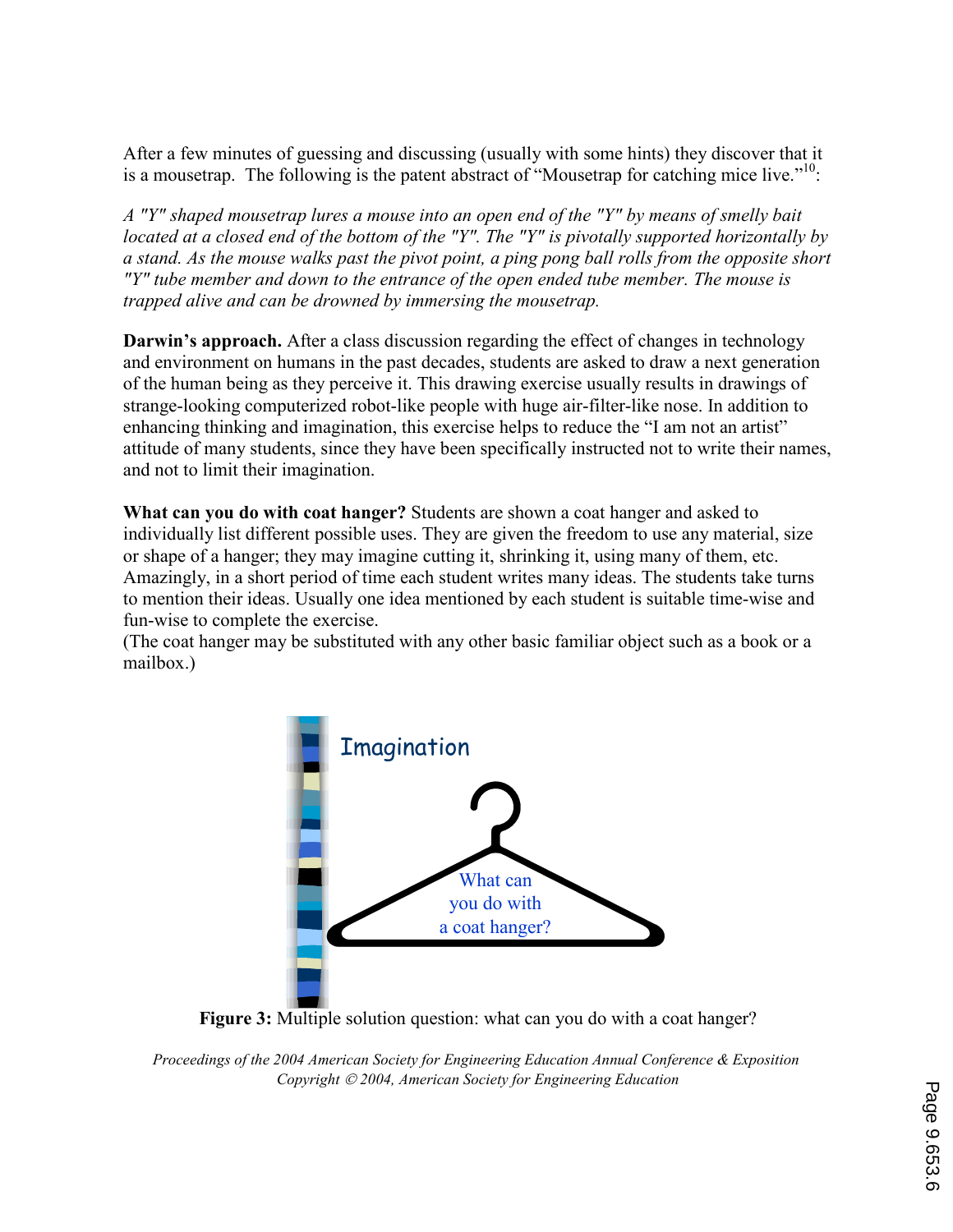#### E) An activity for making people more open-minded and for learning how to avoid mental blocks

**Shape division and "stuck" mind exercise.** This exercise was suggested by<sup>2</sup>. Students are introduced to several different 2D geometrical shapes, one at a time. First they are asked to divide an equilateral triangle into 4 identical pieces. After quickly solving it, they are introduced to more difficult questions. For example, divide an L-shape into four identical pieces, then divide a symmetrical trapezoid to four identical pieces, then a hexagon into eight identical pieces, and finally divide a rectangle into seven identical pieces. Despite the fact that the last question is the easiest one, most students can't solve it. Their minds simply "get stuck" due to their expectation for difficult question.

This activity helps to explain to the students that each time they approach a new problem they must have a "fresh look," and avoid mental blocks, in this case making unnecessary assumptions.

## F) Activities for appreciating diversity and discovering self

Describe yourself using three adjectives. To help appreciate diversity in thinking, students are asked to describe themselves using three adjectives. Obviously the adjectives vary from one student to another.

This exercise is followed by an open discussion for the need of different kinds of thinkers, choosing different kinds of team members in a group, and appreciation of each other's thinking.

The Diversity Game. A fun way to introduce diversity in thinking styles is by using the Diversity Game, a four-color card game created by The Nedd Herrmann Group<sup>9</sup>. The facilitator distributes 5 cards to each student. Participants are asked to arrange their 5 cards in order, starting with the card that best describes them and ending with the card that is least like them. The participants are allowed to move around and to improve their hands by trading cards with their peers. They discard two least preferred cards, and continue to exchange cards using the leftover cards. Later the participants display the cards. The different steps are introduced with discussions and explanations. At the end, the meaning of each color is explained in group and individual contexts, referring to Nedd Herrmann's four quadrants approach.

### G) Activities for using intuition and common sense in problem solving

I always remind my students to use common sense and intuition when they solve problems. At the same time I mention to them not to over-rely on their intuition. The following well known problems are examples for counter intuitive solutions to problems: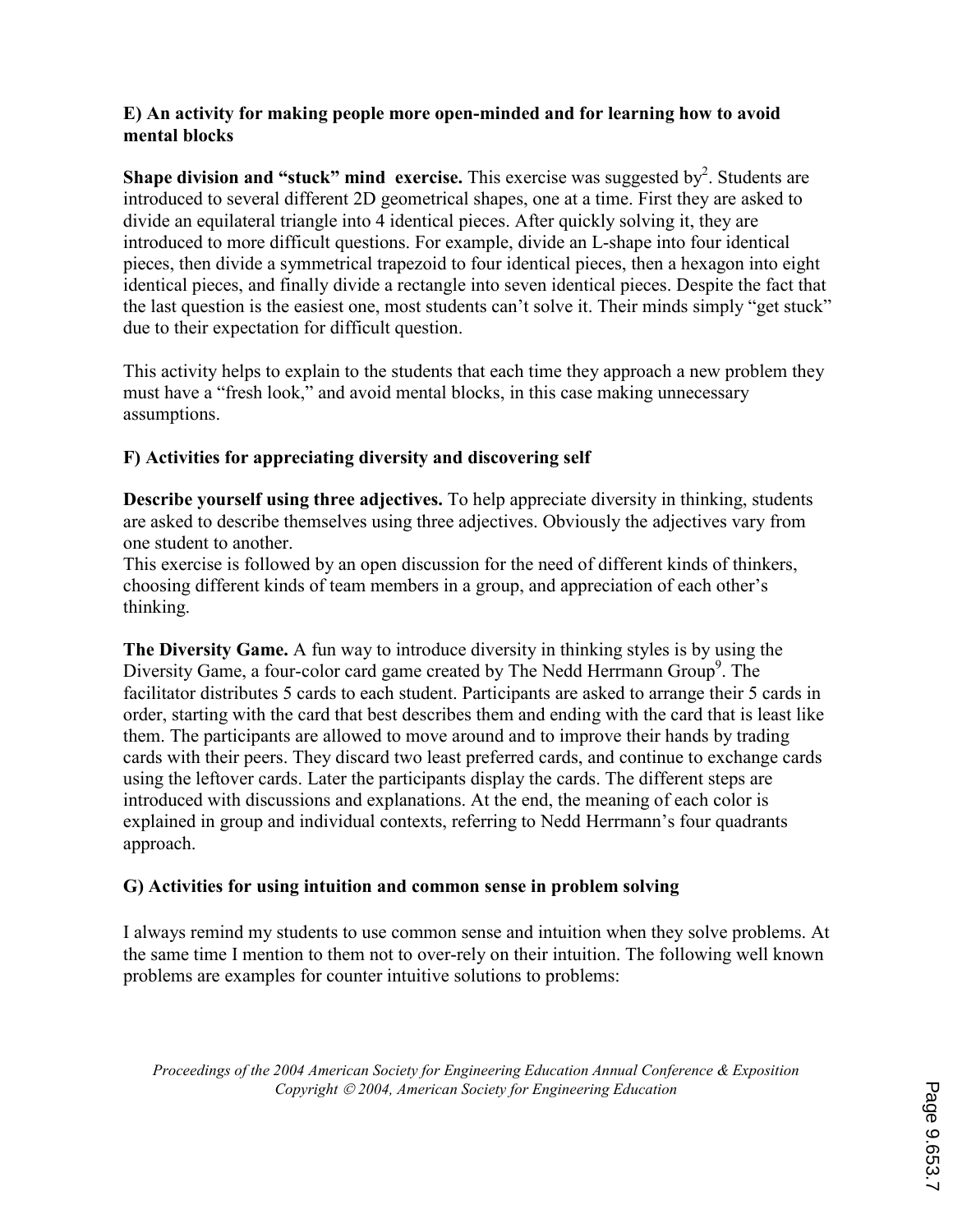Fold a paper. Imagine folding a paper in half once; then take the result and fold it in half again; and so on. How many times can you do that?

6-7 is the maximum number of times that this can be practically done. In class, answers by students varied from one to infinity.

Helium balloon. Joe attached a helium filled balloon by a string to his seat. After driving for a while at a constant speed, he braked the car. Question: Relative to the seat, did the balloon move forward backwards, or not at all? (The answer is …. backwards.)

Students are asked to list things that do not make sense. An example that I share with my students is "Exit Seating Instructions" written by a well known airline:

 "If you cannot read or understand the information on this form, please advise the (name of airline) agent or flight attendant. U.S. government regulations prohibit an individual from sitting in a designated exit seat if they cannot speak, read or understand the instructions."

### H) Activities for experiencing design basics and exercising the "more than one solution" approach

Transportation projects. Several teams are formed to solve specific real-life multidisciplinary problems in intelligent vehicles. Each team (also called "E-Team") is assigned a task. The teams use problem solving strategies to generate ideas, choose the best solution, complete comprehensive patent and marketability searches, and design prototypes. Examples for E-Team tasks that were suggested to the students:

•Sensor fusion system for detecting obstacles

•Smart bumpers to minimize collision effects

•Advanced collision-warning system

- •Radar-based system for controlling traffic lights
- •Alternatives to speed bumps

How to say no. On a separate piece of paper , without writing their names, the students are asked to write down as many possible ways for "how people say 'no'". Here are some examples for what they write:

-We would love to do it, but…

-You know, something came up, …

-We are going to do it, aren't we?

- -We could, but, …
- -May be another time

-Whatever

-I'll call you about it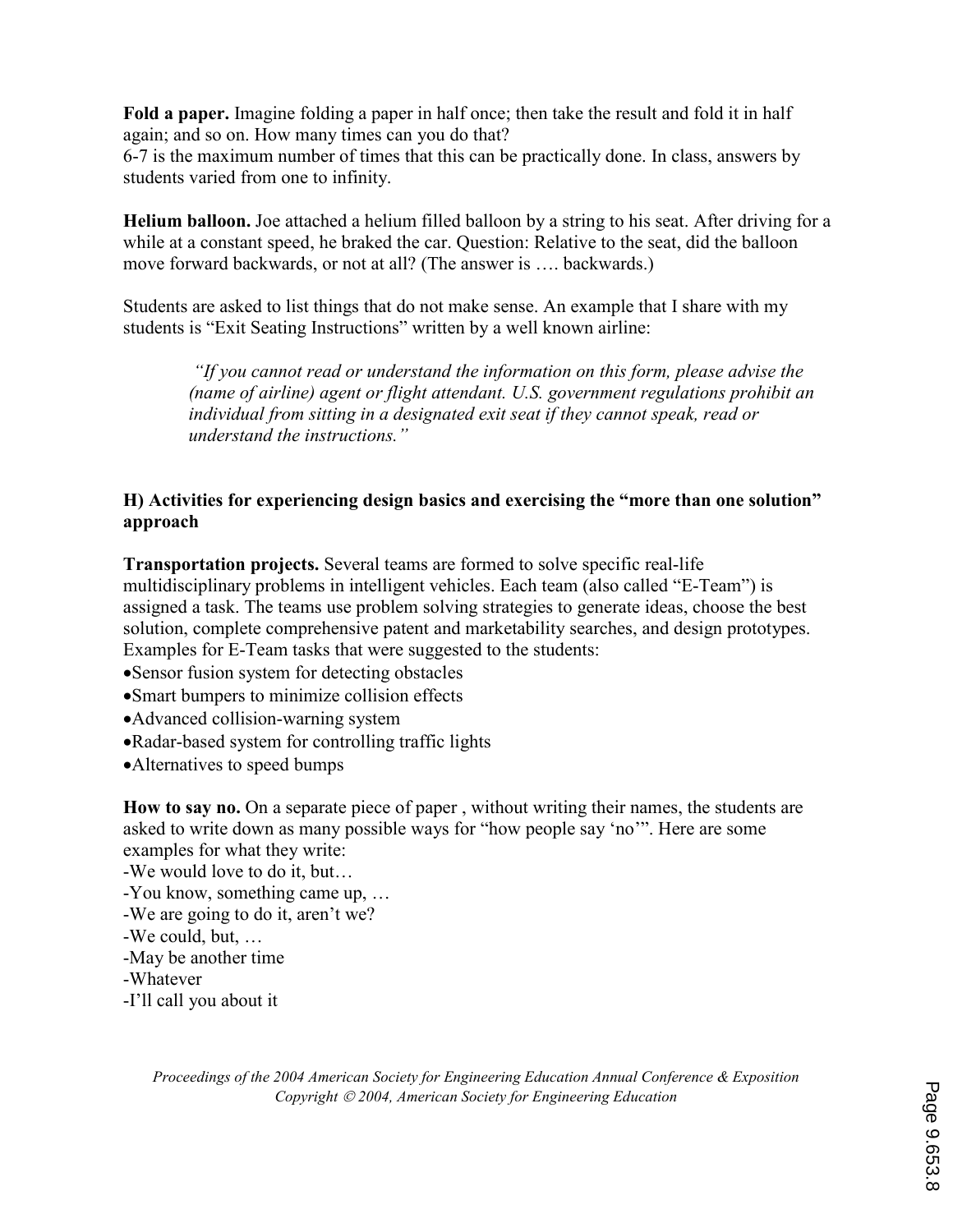The actual lists made by the students are surprisingly long. Collectively they listed more than 200 different ways. This activity doesn't only show the "no unique solution" concept but adds to the fun and enjoyable element of the class.

### I) An activity for adding joy and fun to learning and for dealing with peer pressure

Tower of Babylon (students prefer to call it "Giant Jenga"). 18 layers of four colorful 1.5"x1.5"x6" blocks are organized in a tower-like shape. Students take turns to pull pieces (one at a time) from lower layers, and put them on top (similar to the Jenga game, except that they are allowed to use both hands). At some point the tower collapses and the game ends. This game is normally played at the last meeting of the class. Beyond the fun of it, students must use judgment under peer pressure, gain some focusing skills and practice hands-on coordination.



Figure 4: "Giant Jenga" team activity

## J) Activities for boosting teaming skills

**Lego**<sup> $\circledast$ </sup>. LegoMindstorm robots are used in different team competitions. The most difficult task is introduced to the students as follows:

"Design and build an autonomous robot that will get out of a maze. First robot to complete the task is the winner. Note: The starting locations of the robots in the maze are kept confidential until the beginning of the race."

Most solutions include robots that use tactile sensors. Some robots managed to exit the maze by applying a non-linear rotational motion to the robots. Recently, groups have been literally applying "out-of-the-box" solutions by building robots that move above the maze walls.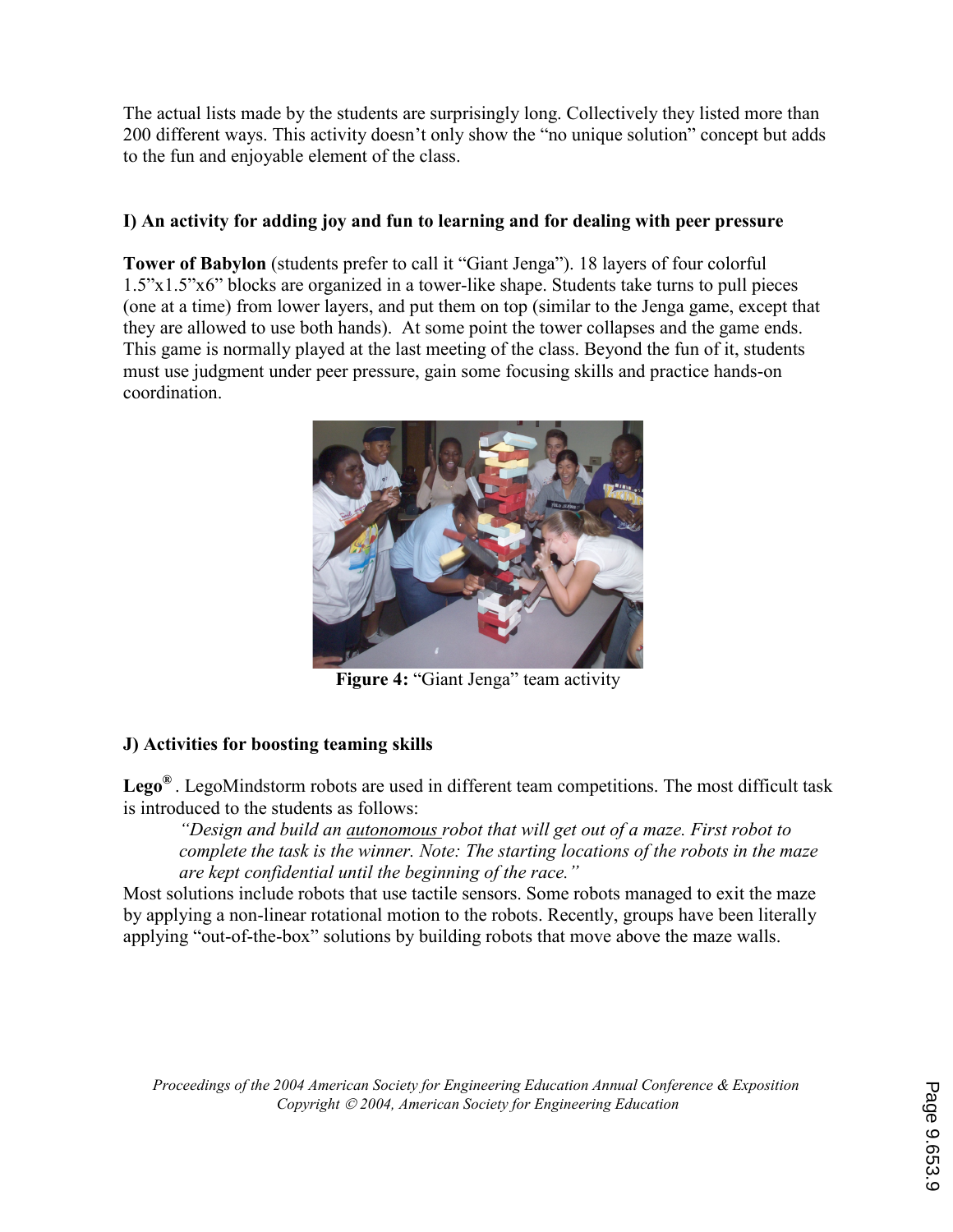

Figure 5: Maze for LegoMindstorm robots

Crossing the river. This is an out-of-classroom team activity. The class is divided into groups with the same number of students (about 10) in each group. Each group is given two 4 feet 2"x 4" wooden shelves, two ropes and a chair. The competition starts five minutes after the instructions are given, allowing them to think and set a strategy for accomplishing the task.

The Task: Each group with the provided material has to cross a 30'ft wide imaginary river. The material may touch the river but the participants may not. If, while crossing the river a student touches the river he/she must walk back to the starting position. The first group to accomplish the task is the winner.

## K) An activity for increasing interaction and cooperation between students

**Name Game.** This is a version of the name game suggested by<sup>5</sup>. Many students recognize each other by face but not by name, and this game helps to change that. In the beginning of the first few classes the students are asked to, one at a time, say their names, and something interesting about themselves. In addition, they are asked to state the first names of the students that spoke before them. (This of course does not apply to the first two students.)

### L) An activity for improving communication between students

Line up according to your birthday. The instructor asks a simple question: "If you know the month of your birthday, raise your hand." This seemingly strange question is followed by a task: "Without talking, and with no questions asked, in 30 seconds, line up according to the month of your birthday." After lining up, the participants are allowed to talk and mention loudly, one by one, the month of their birthday. (I have been through this exercise several years ago, but can't find the original source.)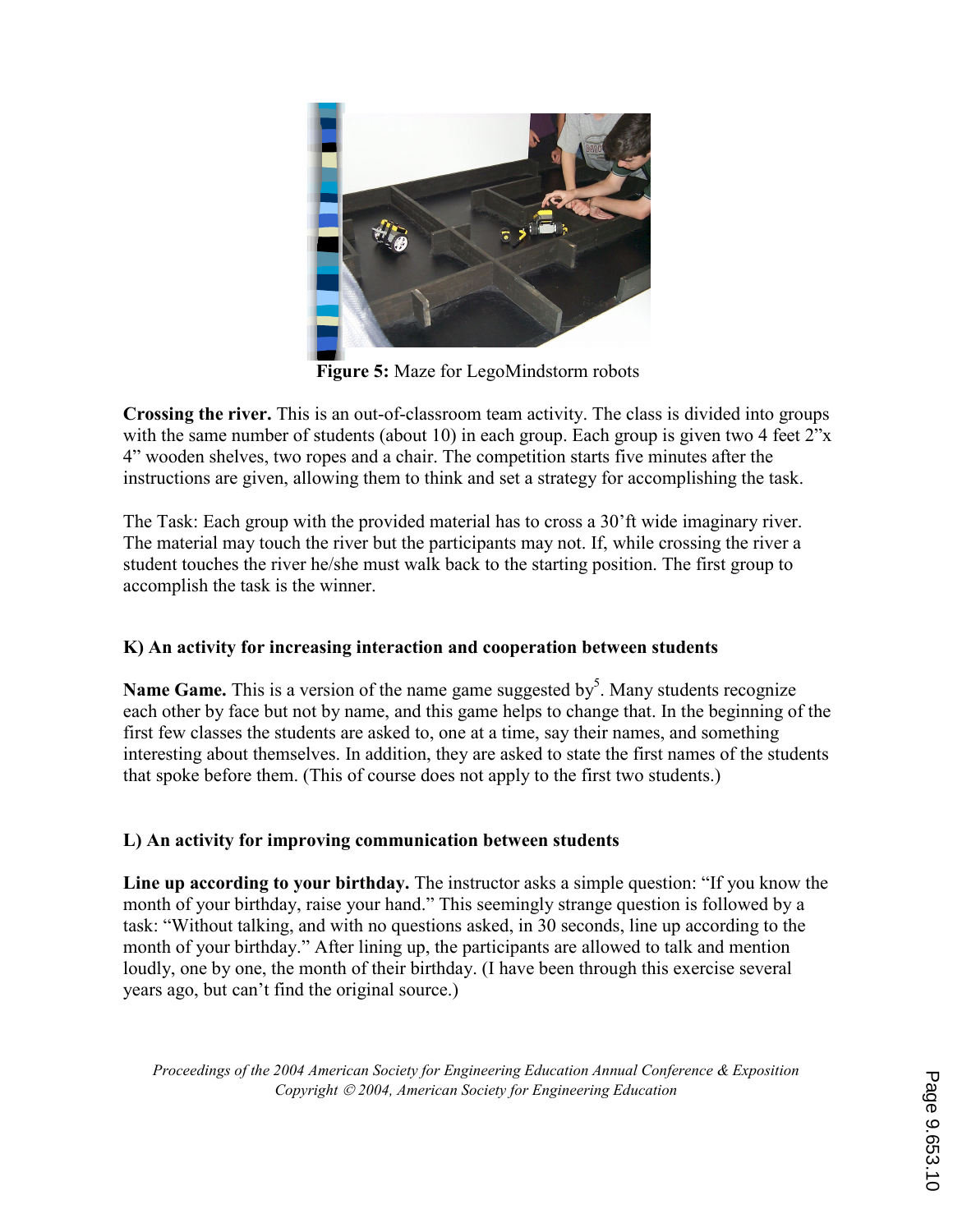

Figure 6: Power Point slide for a communication exercise

### Conclusion

This paper presents hands-on, teaming and communication activities that are used as part of a problem solving course at FAU. They help the students to use new concepts in thinking and problem solving, to think differently, to use imagination, intuition and common sense, to appreciate others' points of view, and to have fun in the process. The exercises contribute to the development of a more innovative and creative classroom environment, and help a great deal in introducing students to problem solving topics, such as "exploring more than one solution", "changing points of view", appreciating diversity in thinking, and using the "Eight Dimensional Methodology for Innovative Problem Solving." As reported in previous papers by the author, at the end of the course students consistently generated many more solutions to given problems than at the beginning of the class (usually more than twice as many solutions). Assessing the benefits and drawbacks of each activity is a tough issue, and still needs to be worked on. In addition, for some students some of the activities may not be as fun as for others. In these special cases the instructor should be ready to intervene, help and share some hints to minimize the development of "mental blocks."

### Bibliography

- 1. Book, D., Problems for Puzzlebusters, Enigmatics Press, 1992.
- 2. Gardner, M., The Colossal Book of Mathematics, Classic Puzzles, Paradoxes, and Problems, W.W. Norton and Company, 2001.
- 3. ---, Entertaining Mathematical Puzzles, Dover Publications, Inc., 1986.
- 4. ---, Hexaflexagons and Other Mathematical Diversions, University of Chicago Press, 1988
- 5. Landis, R., Studying Engineering, A Road Map to a Rewarding Career, Discovery Press, 2000.
- 6. Raviv, D., "Learning Systematic Problem Solving: Case Studies", American Society of Engineering Education (ASEE), National conference, Tennessee, June 2003.

7. ---, "Eight Dimensional Methodology for Innovative Thinking," Cutting Ed (formerly, Creativity, Innovation, and Design (CID) Report), November 2003.